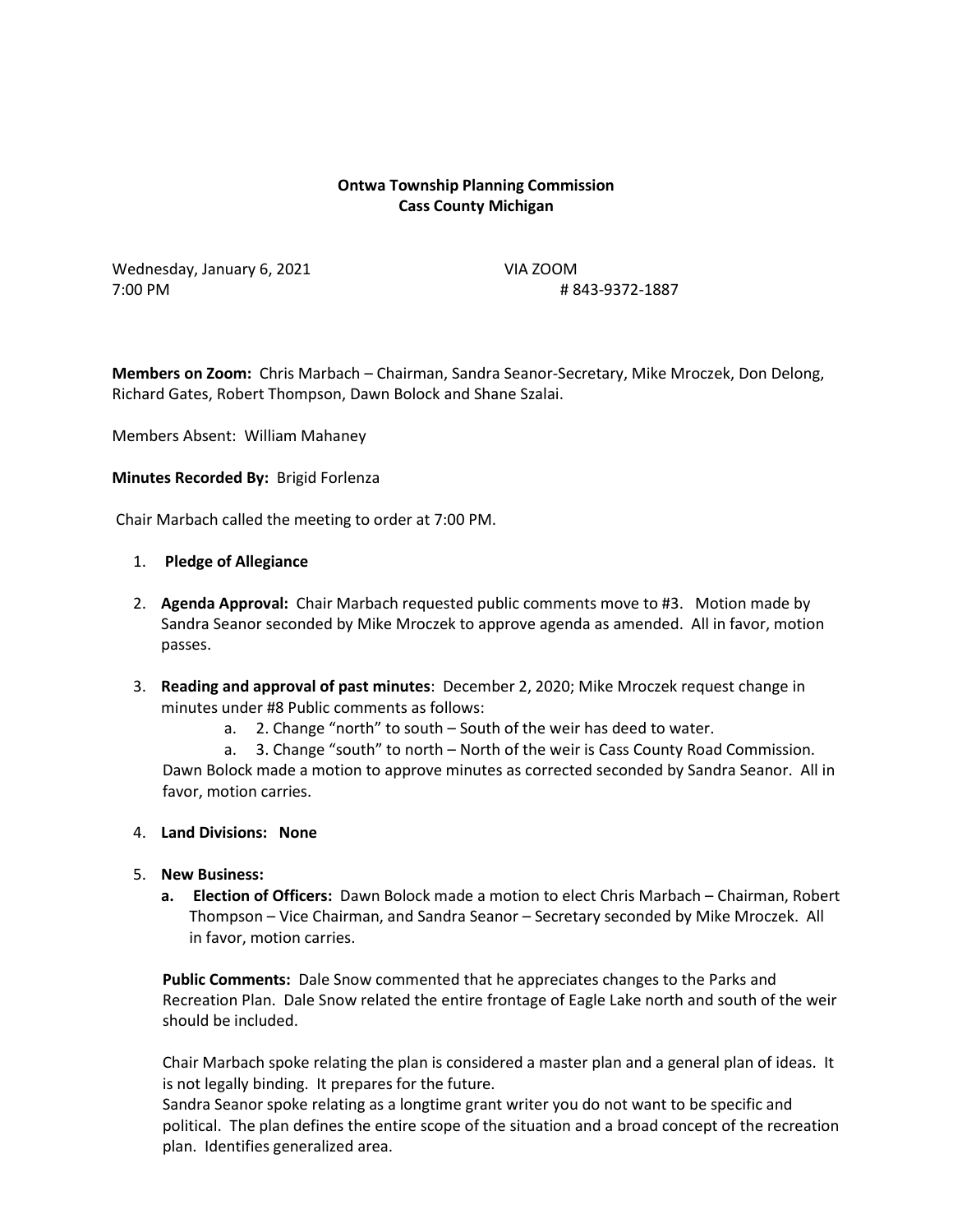Chair Marbach we will ask Andy Moore to respond when we get to this on agenda. Dale Snow wants boat ramp language to be eliminated and wants the picture on page 18 to be centered as words and pictures matter. Feels the word boat ramp should be eliminated as it risks promoting a false expectation to the public and potentially creating a legal conflict. Lastly page 32 goal #4 -verbiage about townships stewardship responsibility to actively manage our natural resources. Question he asked: Has a carrying capacity study been done for all the lakes? He strongly recommends that before we overly promote access that in fairness to the township's commitment that a study of that nature be conducted.

 Sandra Seanor – This doesn't have to do with this Park and Recreation Plan. The fact of the matter is when you look at DEQ regulations carry and capacity does not have a lot to do with how they determine if you can do certain things. This issue has nothing to do with the recreation plan. However, she does agree with your interest, but it does not have to do with the efficacy of the plan. This plan allows the Township to ask for Michigan Natural Resources Trust Funds.

## **NEW BUSINESS:**

b. **Review of Annual Report:** Motion made by Sandra Seanor to approve annual report seconded by Dawn Bolock.

Mike Mroczek point of discussion – The IMPC was approved in March and was sent to the Board of Trustees for approval. The IMPC is not on website. The IMPC ordinance change should be in this document.

Chair Marbach will amend report to include this and forward to Board of Trustees. Sandra Seanor made the motion to approve report with that sentence seconded by Dawn Bolock. All in favor, motion carries.

#### 6. **Old Business:**

a. **2021 – 2025 Park and Recreation Plan approval:** Whitney Newberry and Andrew Moore of Williams and Works have made changes as requested by Planning Commission. A resolution has been supplied to the Board and the deadline is at the end of this month.

Chris Marbach asked Andrew Moore to address comments made by Mr. Snow.

Andrew Moore: As to North or South of the weir the plan says what it says. East end public access is east end of Eagle Lake. He would include most of that land. Tried to keep the language on page 15 as neutral as possible. The map is drawn to be as accurate as possible recognizing the area on Eagle Lake is most usable. Last, as to the question regarding if the Township should do a carry and capacity study, he thinks it could be done in the future. The plans general and overarching policy is to be a good steward of the land and to promote responsible use of the township's water resources. Moving forward a carry and capacity study could be beneficial depending on the circumstances.

Public meeting is schedule for January 11, 2021 and has been noticed in the paper for Board of Trustees.

Sandra Seanor has two comments:

- 1. The Sports Complex connector path is concrete not paved.
- 2. Did grant numbers provided make it into the report? The majority was funded through Congestion Mitigation and Air Quality Funding – Of which \$40,000 happened to be from the Natural Resource Trust Fund. She wants to make sure the numbers are correct.